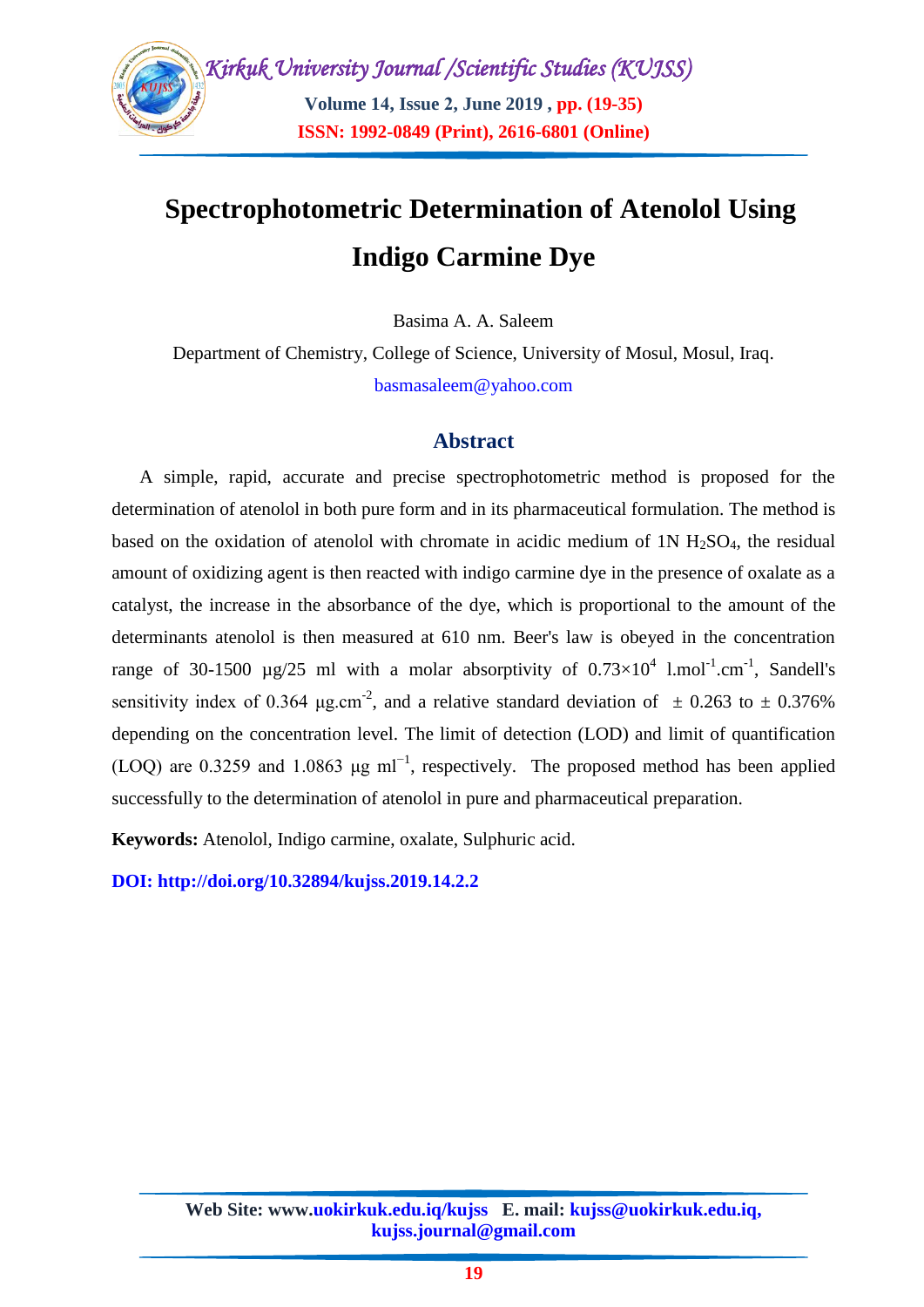

## **التقدير الطيفي لالتينولول باستخدام صبغة االنديكوكارمين**

باسمة احمد عبد الهادي سميم قسم الكيمياء، كمية العموم، جامعة الموصل، موصل، العراق. [basmasaleem@yahoo.com](mailto:basmasaleem@yahoo.com)

#### **الملخص**

اقترحت طريقة طيفية بسيطة وسريعة ودقيقة لتقدير االتينولول في شكمه النقي وفي احد مستحضراته الصيدالنية. تعتمد الطريقة على أكسدة الاتينولول مع الكرومات في الوسط الحامضي من حامض الكبريتيك (1عياري)، ثم تتفاعل الكمية المتبقية من العامل المؤكسد مع صبغة الانديكوكارمين وبوجود الاوكزالات كمحفز ، ان الزيادة في الامتصاصية المقاسة للصبغة والتي تتناسب مع كمية االتينولول تقاس عند nm .616 ينطبق قانون بير في مدى التركيز منml /25µg 36 إلى 1566 وامتصاصية مولارية mol<sup>-1</sup>.cm<sup>-1 (</sup>0.73×10<sup>4</sup> mol<sup>-1</sup>.cm)، ودلالة ساندل للحساسية هي 0.364 μg.cm<sup>-2،</sup> وانحراف قياسي نسبي 6.263± إلى 6.376± تبعاً لمستوى التركيز. و بمغت قيمة حد الكشف (LOD (وقيمة حد التقدير الكمي )LOQ )لمطريقة μg ml−1 0.3259 و1.0863 عمى التوالي. تم تطبيق الطريقة المقترحة بنجاح لتقدير االتينولول في شكمه النقي وفي احد مستحضراته الصيدالنية.

**الكممات الدالة**: االتينولول، صبغة االنديكوكارمين، االوكزاالت، حامض الكبريتيك.

**DOI: http://doi.org/10.32894/kujss.2019.14.2.2**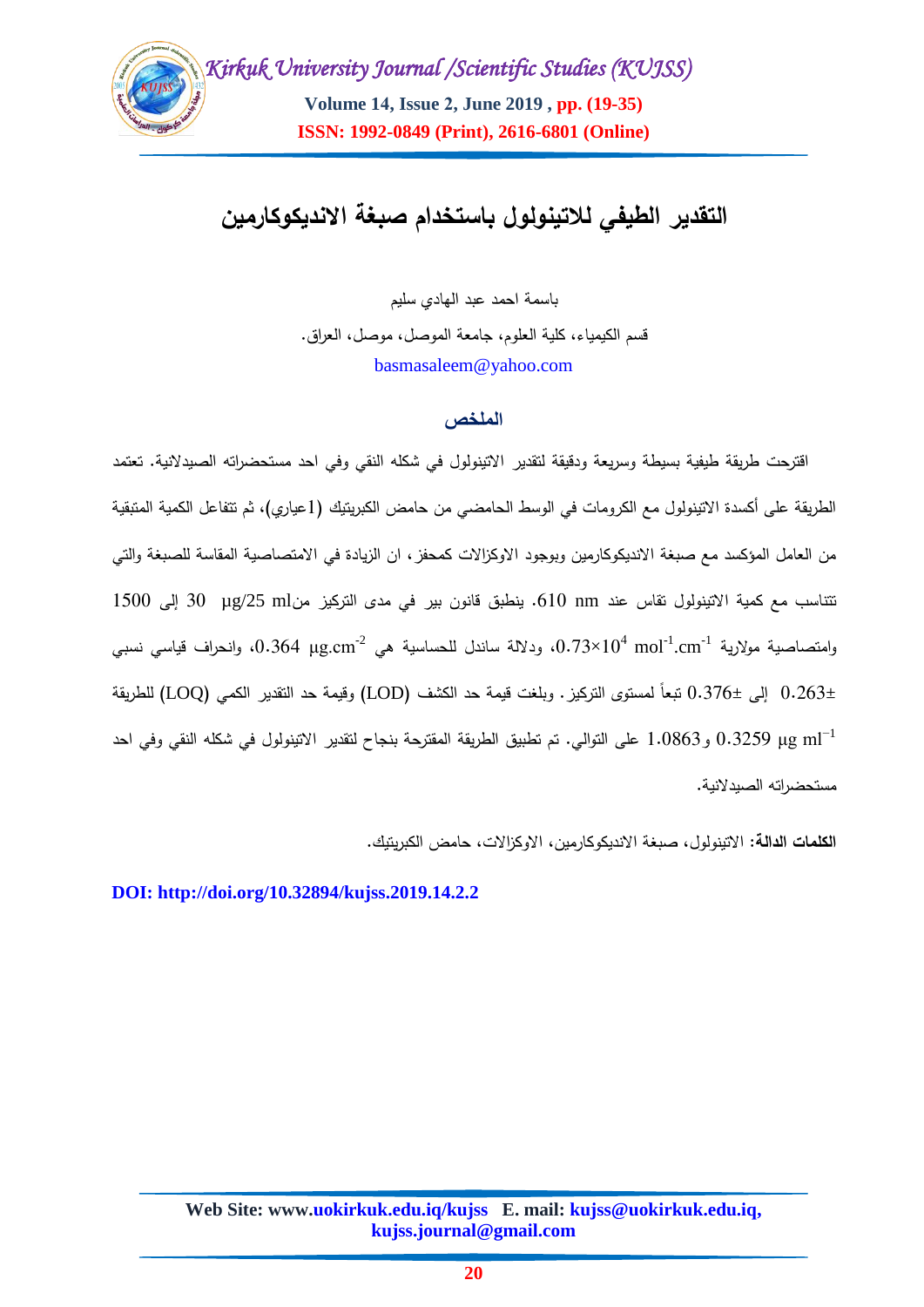*Kirkuk University Journal /Scientific Studies (KUJSS)*  **Volume 14, Issue 2, June 2019 , pp. (19-35) ISSN: 1992-0849 (Print), 2616-6801 (Online)**

## **1. Introduction:**

Atenolol, ATN (Scheme 1) is a cardioselective β-blocker antagonist, chemically known as 2- {4-[2-hydroxy-3-(propan-2-ylamino) propoxy] phenyl} acetamide [1]. ATN is used to treat chest pain (angina) and high blood pressure (hypertension). hypertension is also used to decrease the severity of heart attacks and control of some forms of cardiac arrhythmia and for the management of hypertension, prevention of chest pain. It may be used alone or concomitantly with other antihypertensive agents including thiazide-type diuretics, hydralazine, prazosin and  $\alpha$ methyldopa. [2-4].



**Scheme 1: Chemical structur of atenolol**

It is necessary to develop analytical methods for the determination of drug in commercial dosage forms because of the great use of drug. Several analytical methods have been reported which are based on the bromination reaction of ATN with a known excess of bromate-bromide mixture in acid medium [5,6] or based on the oxidation of the ATN by a known excess of cerric (IV) in acid medium [7], or titration of the drug in glacial acetic acid with acetous perchloric acid to the visual end point using crystal violet as indicator [8]. UV spectrophotometric methods with sensitive titrimetric used for determination of ATN in tablet formulations [9].

A new spectrophotometric method is depend on the charge transfer reaction of ATN with phenol red at pH 3.0 [10], or 2,3-dichloro-5, 6-dicyano-1, 4-benzoquinone (DDQ), 2, 4 dinitrophenol (DNP) and 2, 4, 6-trinitrophenol (picric acid; PA) as pi-acceptors to give highly colored radical anion species [11], or redox reaction between ATN and  $KMnO<sub>4</sub>$  in alkaline medium [12], or based on the formation of a colored complex between the drug and metal ions like Fe(III) chloride and Cr(III) sulphate. The maximum absorption wavelength is 454 nm for Fe(III)-ATN complex and 594 nm for Cr(III)-ATN complex [13] or losartan poatassium and ATN with ferroin reagent and methyl orange respectively at pH 7.0 [14]. Also ATN can be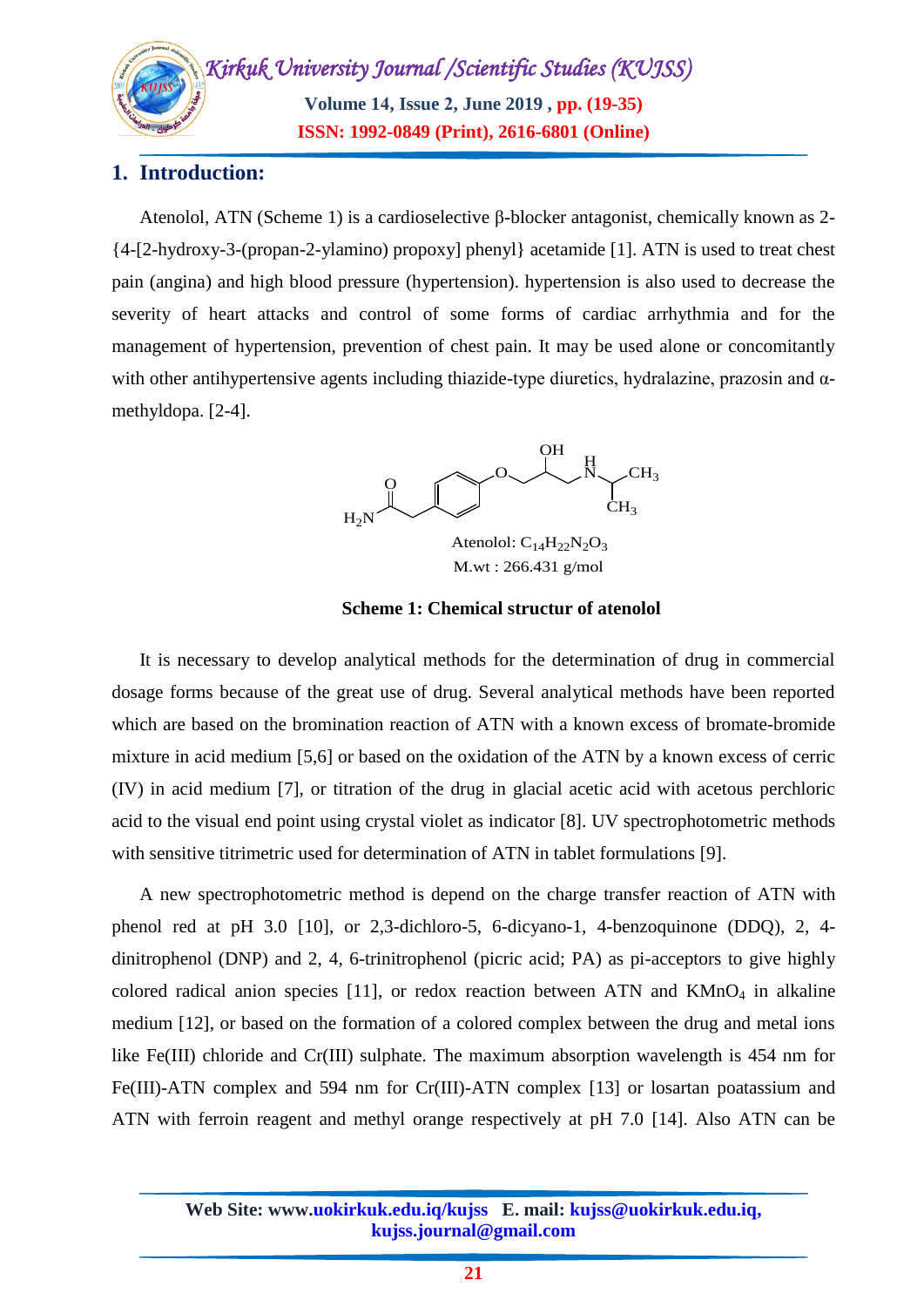

deamined in basic medium, followed by addition of sodium nitroprusside to generate a coloured complex that absorbs at 495 nm [15].

Other spectrophotometric method was based upon the formation of white precipitate for the ion pair compound by phosphomolybidic acid with ATN in aqueous medium [16]. Chloramine-T, metanil yellow and indigo carmine have been used for the determination of ATN spectrophotometrically [17]. Also spectrophotometric method based on the derivatization of the amino function present in ATN to the corresponding yellow copper (I) drug dithiocarbamate derivative through reaction with carbon disulphide, pyridine and copper (I) perchlorate in aqueous acetonitrile [18]. Q-absorbance ratio spectrophotometric method used for simultaneous determination of atenolol and ivabradine hydrochloride in synthetic mixture [19].

A spectrophotometric method has been proposed for the determination of ATN using cerium (IV) in perchloric acid medium. The method is based on measuring the decrease in absorbance of cerium(IV) [20], or based on ratio derivative and dual wavelength [21], also dual wavelength used for estimation of ATN and indapamide in their combined dosage form [22]. Finally, zero-, first-, second- and third-order derivative spectrophotometric methods were developed for quantitave determination of ATN in pharmaceutical preparation [23].

Indigo carmine, I.C. (Scheme 2), 5,5′-indigodisulfonic acid sodium salt. It is a redox and [pH](https://en.wikipedia.org/wiki/PH_indicator)  [indicator,](https://en.wikipedia.org/wiki/PH_indicator) an [organic salt](https://en.wikipedia.org/wiki/Organic_compound) derived from [indigo](https://en.wikipedia.org/wiki/Indigo_dye) by [sulfonation](https://en.wikipedia.org/wiki/Sulfonation) and it is soluble in water. Furthermore, I.C. used as a food colorant and also as a dye in the manufacturing of capsules[24].



Indigo Carmine: C<sub>16</sub>H<sub>8</sub>N<sub>2</sub>Na<sub>2</sub>O<sub>8</sub>S<sub>2</sub> M.wt : 466.36 g/mol

#### **Scheme 2: Chemical structur of Indigo carmine**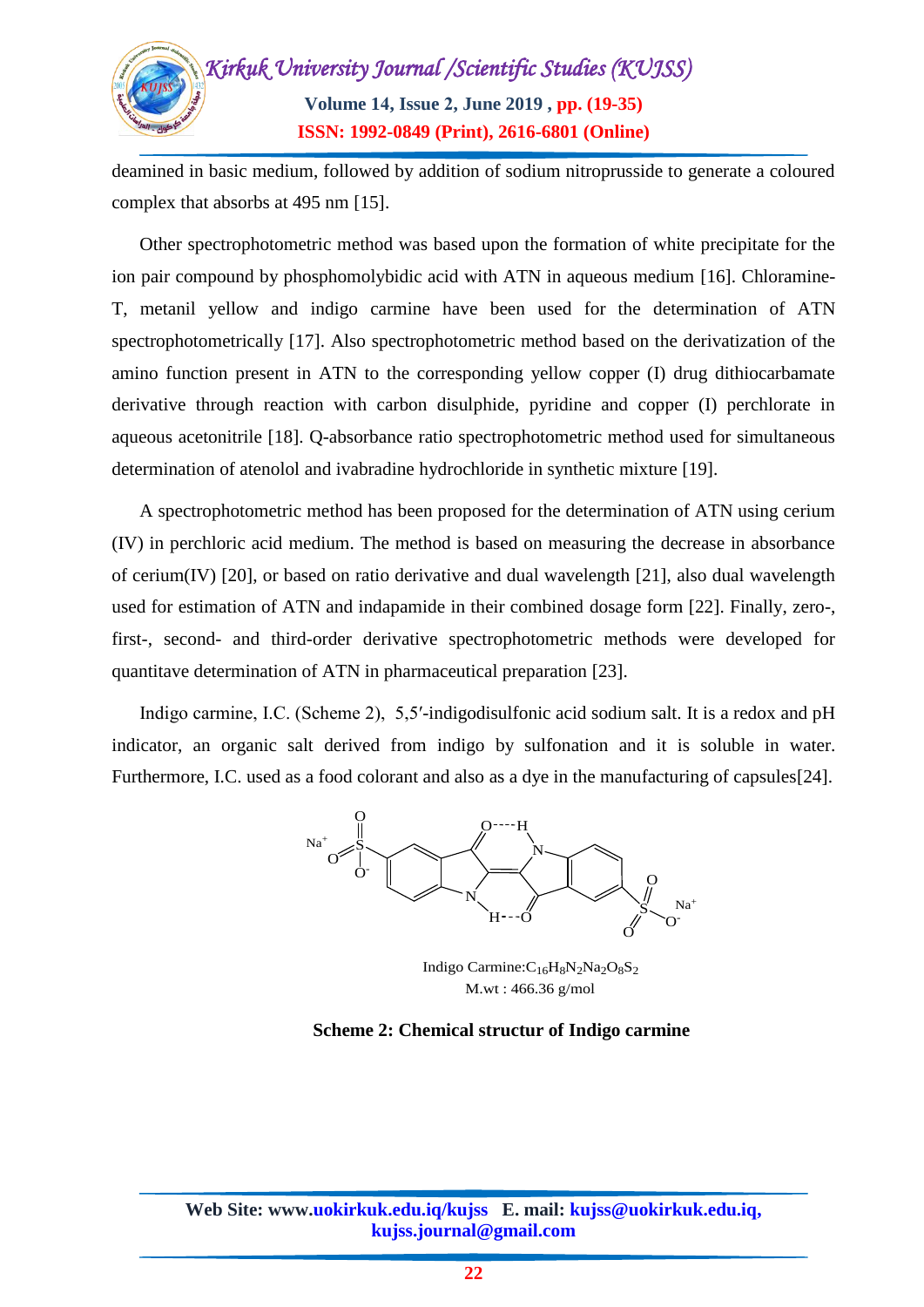**Volume 14, Issue 2, June 2019 , pp. (19-35) ISSN: 1992-0849 (Print), 2616-6801 (Online)**

## **2. Experimental:**

#### **2.2 Apparatus:**

Spectral and absorbance measurements are carried out using JASCO  $V - 630$  UV-Visible computerized double-beam spectrophotometer. In all measurements, matched cells of 1 cm are used. The pH measurements are carried out using HANA pH meter.

#### **2.2 Reagents And Materials:**

All chemicals used are of analytical reagent grade.

#### **2.2.1 Atenolol (1000 μg/ ml) solution**:

This solution was prepared by dissolving 0. 1000 g of atenolol in distilled water and the volume was completed to 100 ml with distilled water in a volumetric flask. The solution was then transferred to a dark bottle in order to be stable for at least 2 days. Working solution of 100 μg/ml atenolol solution was prepared by appropriate dilution of the stock solution with distilled water.

#### **2.2.2 Chromate solution, (8.6×10-4 M) solution:**

This solution is prepared by dissolving 0.0167 g of potassium chromate (Fluka) in 100 ml distilled water in a volumetric flask. The solution was transferred to a dark bottle and it is stable for at least one month.

## **2.2.3 Indigo Carmine, (1×10-3 M) solution:**

This solution is prepared by dissolving 0.1165 g of indigo carmine (BDH) indistilled water, then the volume is completed to 250 ml with distilled water in a volumetric flask. This solution is stable for at least 3 days.

#### **2.2.4 Sodium oxalate solution, 0. 1 M:**

This solution is prepared by dissolving 1.34 g of sodium oxalate (Fluka) in distilled water then is the volume completed to the mark with distilled water in a 100-ml volumetric flask.

Sulphuric acid solution, 1N. This solution is prepared by appropriate dilution of concentrated sulphuric acid solution to the mark with distilled water in a 250-ml volumetric flask.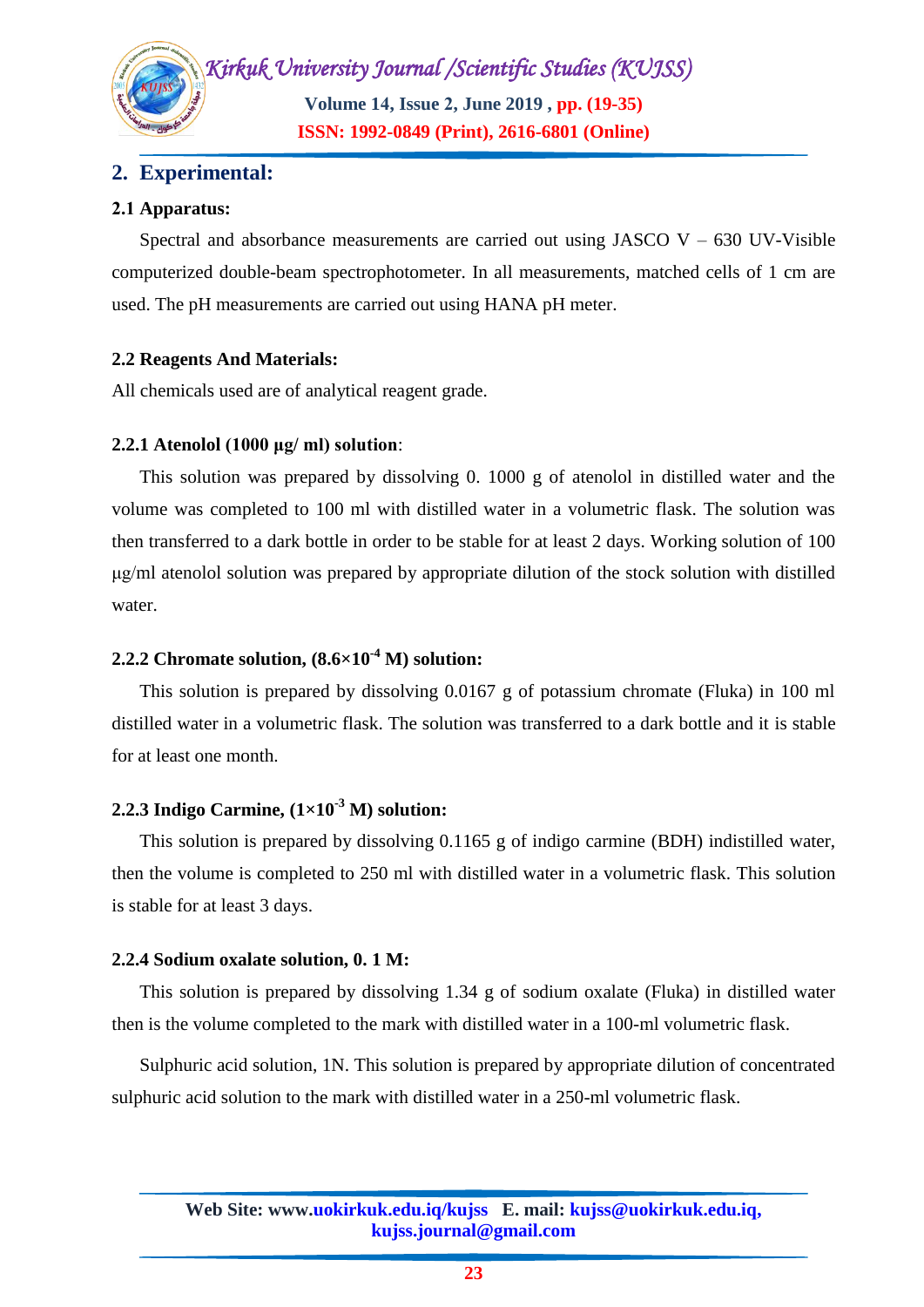

## **3. Results and Discussion:**

#### **3.1 Study of optimum conditions:**

The effect of various parameters on the oxidation-reduction reaction and the intensity of the coloured complex has been studied and optimum conditions have been selected.

#### **3.2 Effect of sulphuric acid amount**

In order to choose the optimum amount of sulphuric acid for the reaction of chromate with atenolol and indigo carmine, different amounts (0-3.5) ml of sulphuric acid solution (1N) are tested. The results are shown in Fig.1 indicate that 1.0 ml of 1N  $H<sub>2</sub>SO<sub>4</sub>$  is considered optimum  $(pH = 3.8)$ , as it gives the more stable coloured dye. Therefore, it is recommended for subsequent experiments.



**Fig. 1:** Effect of sulphuric acid.

## **3.3 Effect of oxalate ion amount**

Oxalate usually served a promoting activator or catalyst for the oxidation system of chromium (VI) [25], therefore, different amounts of oxalate ion solution 0.1 M (0.5-5.0) ml with (100) µg/25ml atenolol are studied and it was found from the experimental results that 2 ml of oxalate ion solution which give best abosorbance was optimum and recommended for the subsequent experiments as shown in Fig. 2.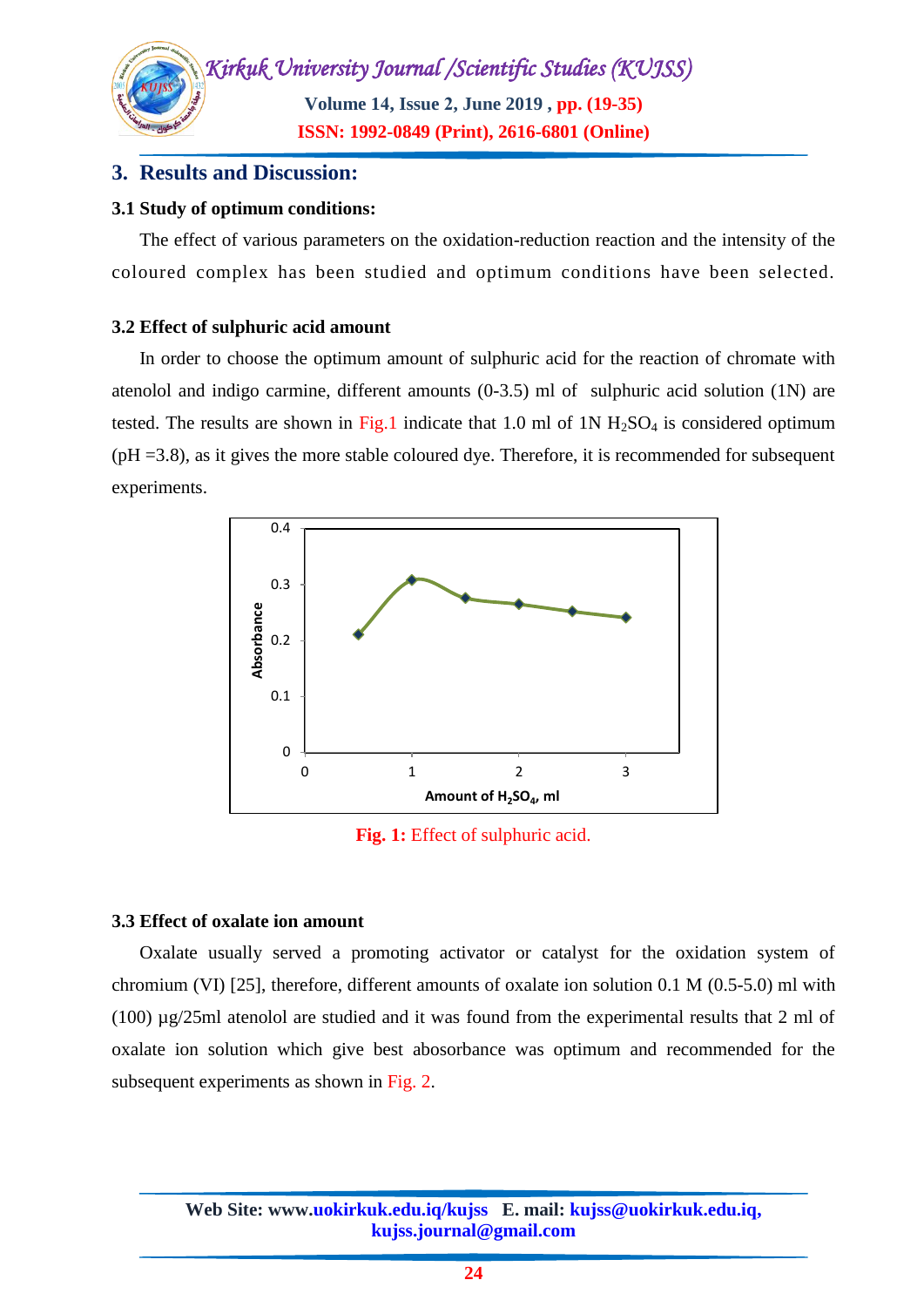**Volume 14, Issue 2, June 2019 , pp. (19-35) ISSN: 1992-0849 (Print), 2616-6801 (Online)**



**Fig. 2:** Effect of oxalate ion.

#### **3.4 Effect of chromate ion amount**

Different amounts (1.0-2.0) ml of chromate (VI) ion solution  $8.6\times10^{-4}$  M with different amounts (50-1000) µg/25ml of atenolol are studied and it was found from the experimental results that 1.5 ml of chromate solution which gives higher value of determination coefficient (0.997139) was optimum and recommended for the subsequent experiments as shown in Table1.

**Table 1:** Effect of chromate (VI) ion.

| ml of $8.6 \times 10^{-4}$ M | Absorbance / µg atenolol in 25 ml |            |            |       | $r^2$ |             |          |
|------------------------------|-----------------------------------|------------|------------|-------|-------|-------------|----------|
| chromate solution            | 50                                | <b>100</b> | <b>250</b> | 500   | 700   | <b>1000</b> |          |
| 1.0                          | 0.189                             | 0.271      | 0.361      | 0.411 | 0.494 | 0.544       | 0.960312 |
| 1.5                          | 0.269                             | 0.308      | 0.332      | 0.438 | 0.509 | 0.609       | 0.997139 |
| 2.0                          | 0.211                             | 0.268      | 0.301      | 0.409 | 0.454 | 0.592       | 0.993536 |

#### **3.5 Effect of Indigo carmine amount**

The effect of the amount of indigo carmine dye on the absorbance of the reaction mixture is investigated. It was found from the experimental results that 1.0 ml of indigo carmine reagent  $1.0\times10^{-3}$  M was optimum (determination coefficient =0.995441), and recommended for the subsequent experiments as shown in Table 2.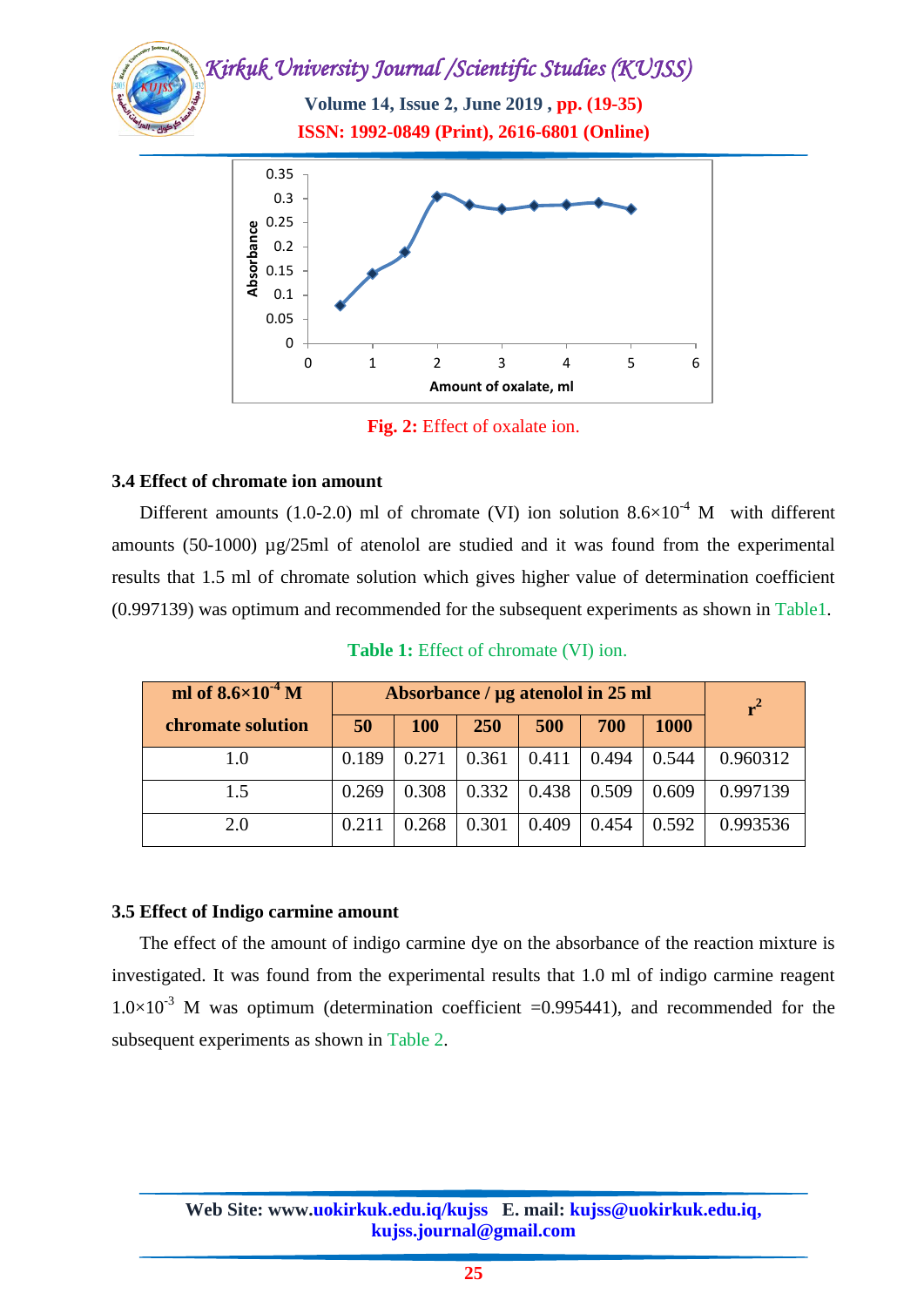**Volume 14, Issue 2, June 2019 , pp. (19-35) ISSN: 1992-0849 (Print), 2616-6801 (Online)**

| ml of $1.0\times10^{-3}$ M        | Absorbance / µg atenolol in 25 ml |            |            |       |       |       |          |
|-----------------------------------|-----------------------------------|------------|------------|-------|-------|-------|----------|
| <b>Indigo Carmine</b><br>solution | 50                                | <b>100</b> | <b>250</b> | 500   | 700   | 1000  | $r^2$    |
| 0.5                               | 0.166                             | 0.253      | 0.345      | 0.411 | 0.473 | 0.526 | 0.954183 |
| 1.0                               | 0.278                             | 0.302      | 0.321      | 0.442 | 0.512 | 0.611 | 0.995441 |
| 1.5                               | 0.188                             | 0.222      | 0.287      | 0.387 | 0.422 | 0.569 | 0.993950 |

**Table 2**: Effect of Indigo carmine amount.

#### **3.6 Effect of order of addition:**

The different orders of addition were studied. The results shown in Table 3 indicate that the first order was optimum because it gives highest absorbance value and best stability (because it is the best order of addition that make Cr(VI) react with At then the residual of it react with I.C), therefore it is selected for the subsequent experiments.

| <b>Reaction components</b> | <b>Order number</b> | <b>Absorbance</b> |
|----------------------------|---------------------|-------------------|
| $At + Cr + Ox + H + I.C$   |                     | 0.309             |
| $At + OX + Cr + H + I.C$   | H                   | 0.282             |
| $At + H + Cr + OX + I.C$   | Ш                   | 0.273             |
| $At + LC + Cr + H + OX$    | IV                  | 0.108             |
| $At + Cr + I.C + OX + H$   | V                   | 0.187             |
| $At + Cr +H + OX + I.C$    | VI                  | 0.262             |
| $At + I.C + H + OX + Cr$   | VII                 | 0.111             |

**Table 3**: Effect of order of addition.

At= atenolol, Cr=Chromate, H=Sulphuric acid, I.C=Indigo carmine, OX=Oxalate.

#### **3.7 Development time and stability period:**

To test the effect of time on the absorbance for different amounts of ATN at the wavelength of maximum absorption at 610 nm, under the optimum experimental conditions, the absorbances were measured at different intervals of time. The experimental results are shown in Fig.3 indicating that maximum absorbance is obtained immediately and remains constant for at least 2 hours.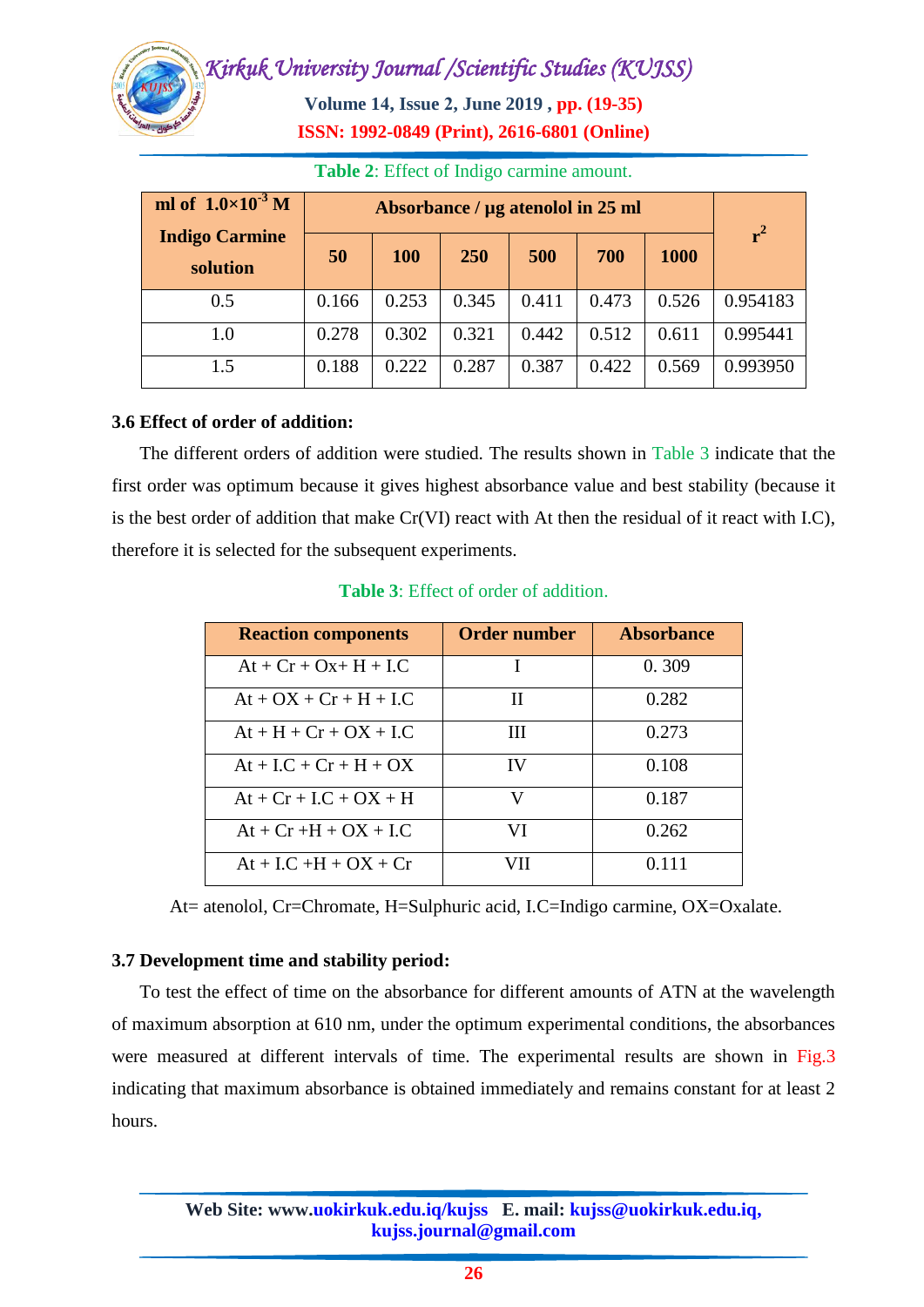

**Fig. 3**: Effect of time and stability period.

#### **3.8 Absorption spectra and calibration graph:**

When atenolol is treated according to the recommended procedure, the absorption spectra and calibration graph are shown in Fig.4 and 5. The sample solution shows maximum absorption at 610 nm. A linear calibration graph is obtained over the range  $(30-1500)\mu$ g / 25 ml with molar absorptivity  $0.73 \times 10^4$  l.mol<sup>-1</sup>.cm<sup>-1</sup> and sandell sensitivity 0.364  $\mu$ g.cm<sup>-2</sup>. The limit of detection (LOD) and limit of quantification (LOQ) are 0.3259 and 1.0863  $\mu$ g ml<sup>-1</sup>, respectively



**Fig. 4:** Absorption spectra of (A) 100 μg of atenolol /25 ml measured against reagent blank, (B) distilled water, (C) blank against distilled water.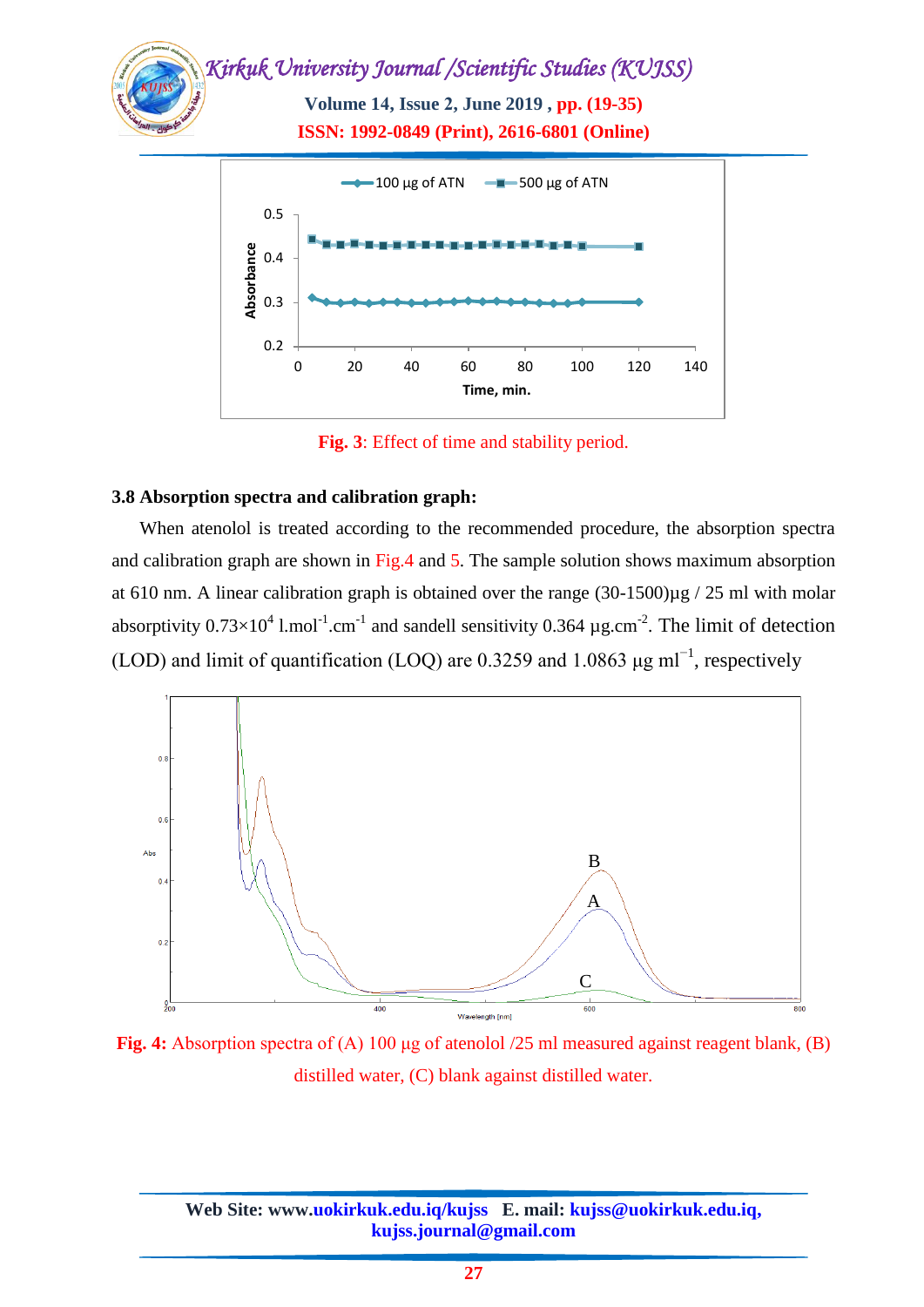**Volume 14, Issue 2, June 2019 , pp. (19-35) ISSN: 1992-0849 (Print), 2616-6801 (Online)**



**Fig. 5:** Calibration graph of ATN.

#### **3.9 Accuracy and precision:**

To check the accuracy and precision of the calibration curve, ATN is determined at three concentrations. The results shown in Table 4 indicate that these are reliable.

|  |  | <b>Table 4:</b> Accuracy and precision. |  |  |
|--|--|-----------------------------------------|--|--|
|--|--|-----------------------------------------|--|--|

| Amount of ATN taken, µg /25ml | Recovery*, % | $RSD^*, %$  |
|-------------------------------|--------------|-------------|
| 100                           | 100.13       | ± 0.376     |
| 300                           | 100.33       | $\pm 0.342$ |
| 500                           | 100.09       | $\pm 0.263$ |

\* Average of five determinations.

#### **3.10 Nature of the reactions:**

Job's method of continuous variations has been used in the determination of the reaction ratio of atenolol with chromate. The obtained results Fig. 6 showed that the ratios of atenolol to chromate is 1:1.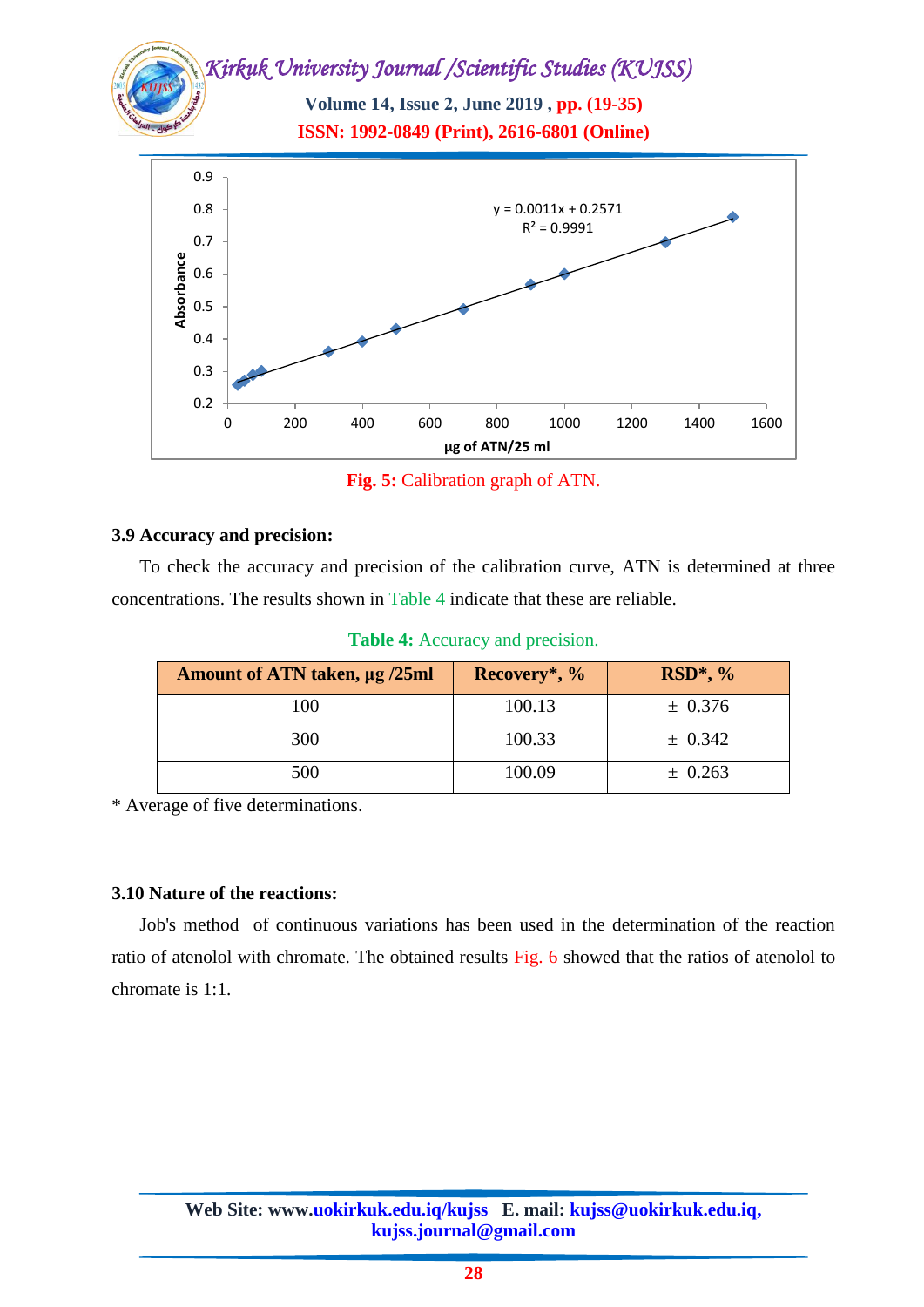*Kirkuk University Journal /Scientific Studies (KUJSS)*  **Volume 14, Issue 2, June 2019 , pp. (19-35) ISSN: 1992-0849 (Print), 2616-6801 (Online)** 0 0.05 0.1 0.15 0.2 0.25 **absorbance**<br> **Absorbance**<br> **Absorped**<br> **A** 0.15 0.35 0.4 0.45 0 0.1 0.2 0.3 0.4 0.5 0.6 0.7 0.8 0.9 1 **[ATN] + [ATN] / [Chromate]** 0 - 6.0 ml of 3.8×10-4 ATN 6.0 - 0 ml of 3.8×10-4 Chromate

**Fig. 6**: Job's plot for ATN – chromate.

As a result the following reaction is suggested:



The probable reaction mechanism between chromate  $(Cr^{+6})$  and indigo carmine dye in the presence of oxalate in acidic medium has been suggested [26] as follows:

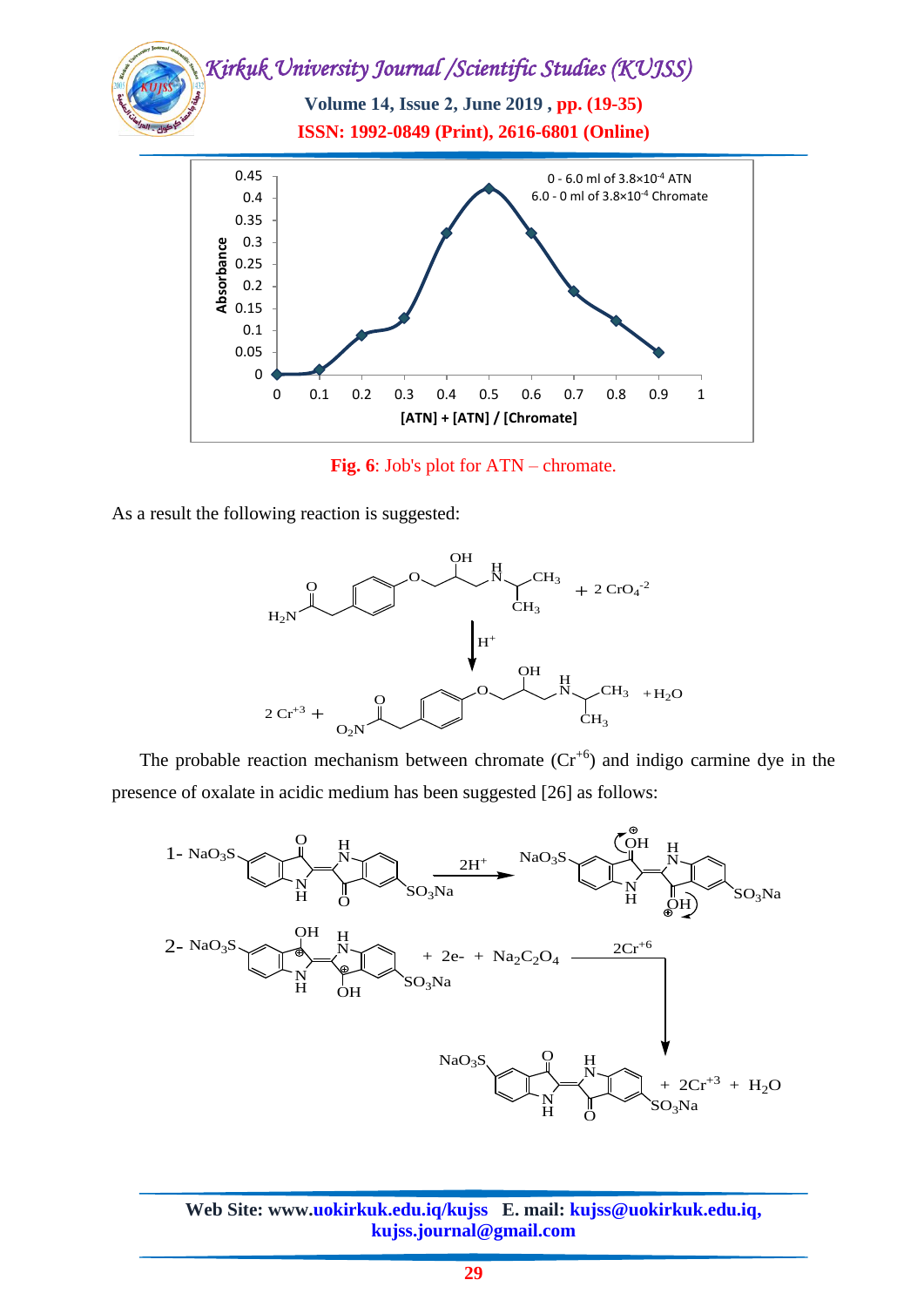

#### **3.11 Effect of interferences:**

In order to test the efficiency and selectivity of the proposed method, the effect of some foreign substances (e.g., acacia, glucose, lactose, menthol and starch) that are usually present in dosage forms were studied by adding different amounts of foreign substances to 100 μg atenolol/25 ml. It was observed that the studied foreign species did not interfere in the present method Table 5.

| <b>Interferences</b> | Recovery(%) of 100 $\mu$ g atenolol / $\mu$ g of interference added |        |             |  |  |
|----------------------|---------------------------------------------------------------------|--------|-------------|--|--|
|                      | <b>100</b>                                                          | 500    | <b>1000</b> |  |  |
| <b>Acacia</b>        | 99.67                                                               | 100.23 | 99.83       |  |  |
| <b>Glucose</b>       | 100.33                                                              | 99.76  | 99.53       |  |  |
| <b>Lactose</b>       | 100.66                                                              | 99.53  | 99.50       |  |  |
| <b>Menthol</b>       | 99.34                                                               | 99.31  | 99.18       |  |  |
| <b>Starch</b>        | 100.99                                                              | 100.92 | 100.83      |  |  |

#### **Table 5:** Effect of interferences on the determination of 100 μg atenolol.

### **3.12 Application of the method:**

The proposed method was successfully applied to the determination of ATN in its pharmaceutical preparation (tablet). The results which are shown in Table 7 indicate that good recoveries were obtained.

| Atenolol amount, µg | Recovery $(\% )$ of ATN $*$                   |  |  |
|---------------------|-----------------------------------------------|--|--|
|                     | (100 mg Vascoten tablet), Edochemi LTD-Cyprus |  |  |
| <b>100</b>          | 98.96                                         |  |  |
| 300                 | 98.94                                         |  |  |
| 500                 | 98.92                                         |  |  |

#### **Table 7:** Analytical applications.

\* Average of five determinations.

The calculated value of t-test [27], did not exceed the theoretical values at the 95% confidence level for five degrees of freedom when the proposed method has been compared with literature methods [13] as shown in Table 8.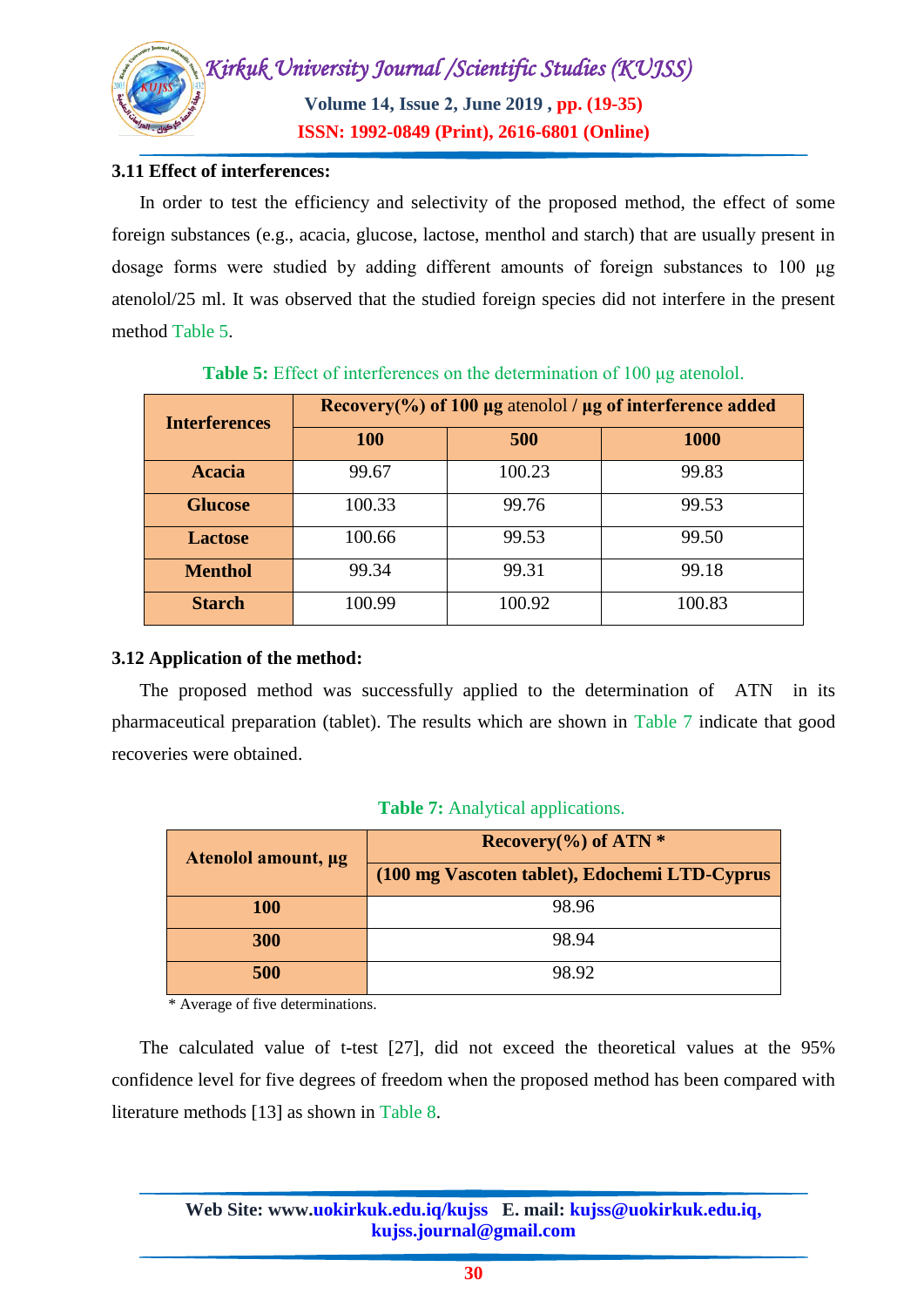**Volume 14, Issue 2, June 2019 , pp. (19-35) ISSN: 1992-0849 (Print), 2616-6801 (Online)**

#### **Table 8**: The results of t-test analysis.

| <b>Drug</b>                | <b>Pharmaceutical preparation</b> | t-test |  |
|----------------------------|-----------------------------------|--------|--|
| (100 mg Vascoten tablet)   | Tablet                            | 0.6086 |  |
| <b>Edochemi LTD-Cyprus</b> |                                   |        |  |

#### **3.13 Comparison of the methods:**

Table 9 shows the comparison between some of analytical variables for the present method with that of other literature spectrophotometric methods.

| <b>Analytical parameters</b>                                      | <b>Present method</b>         | <b>Literature method</b>      |                                |  |  |
|-------------------------------------------------------------------|-------------------------------|-------------------------------|--------------------------------|--|--|
|                                                                   |                               | $[13]$                        | [6]                            |  |  |
| <b>Reaction</b>                                                   | Oxidation reduction           | Complex formation             | Charge<br>transfer             |  |  |
| <b>Reagent</b>                                                    | Indigo Carmin                 |                               | <b>DDQ</b>                     |  |  |
| $\lambda_{\max}$ (nm)                                             | 610                           | 594                           | 590                            |  |  |
| <b>Reaction time (min)</b>                                        | 5                             | 5                             | 5                              |  |  |
| Beer's law range (µg/ml)                                          | $1.2 - 60$                    | 10-90                         | $3.0 - 48.0$                   |  |  |
| <b>Molar absorptivity (l.mol'</b><br>$^{1}$ .cm <sup>-1</sup> )   | $0.73\times10^{4}$            | $0.4002\times10^{4}$          | $5.41\times10^{3}$             |  |  |
| <b>Sandell's sensitivity</b><br>0.364<br>$(\mu \text{g.cm}^{-2})$ |                               | $6.99\times10^{-2}$           | 0.0493                         |  |  |
| <b>R.S.D.</b> $(\% )$                                             | $\pm 0.263$ to $\pm 0.376$    | $\pm 0.34$ to $\pm 0.60$      | $0.97 - 1.56$                  |  |  |
| <b>Colour of the product</b>                                      | Blue                          | Blue                          | Blue                           |  |  |
| <b>Application of the method</b>                                  | Pharmaceutical<br>preparation | Pharmaceutical<br>preparation | Pharmaceutica<br>1 preparation |  |  |

#### **Table 9**: Comparison of the methods.

DDQ: 2,3-dichloro-5,6-dicyano-1,4-benzoquinone

The results indicate that the proposed method is sensitive and can be applied successfully to the determination of atenolol in pharmaceutical preparation.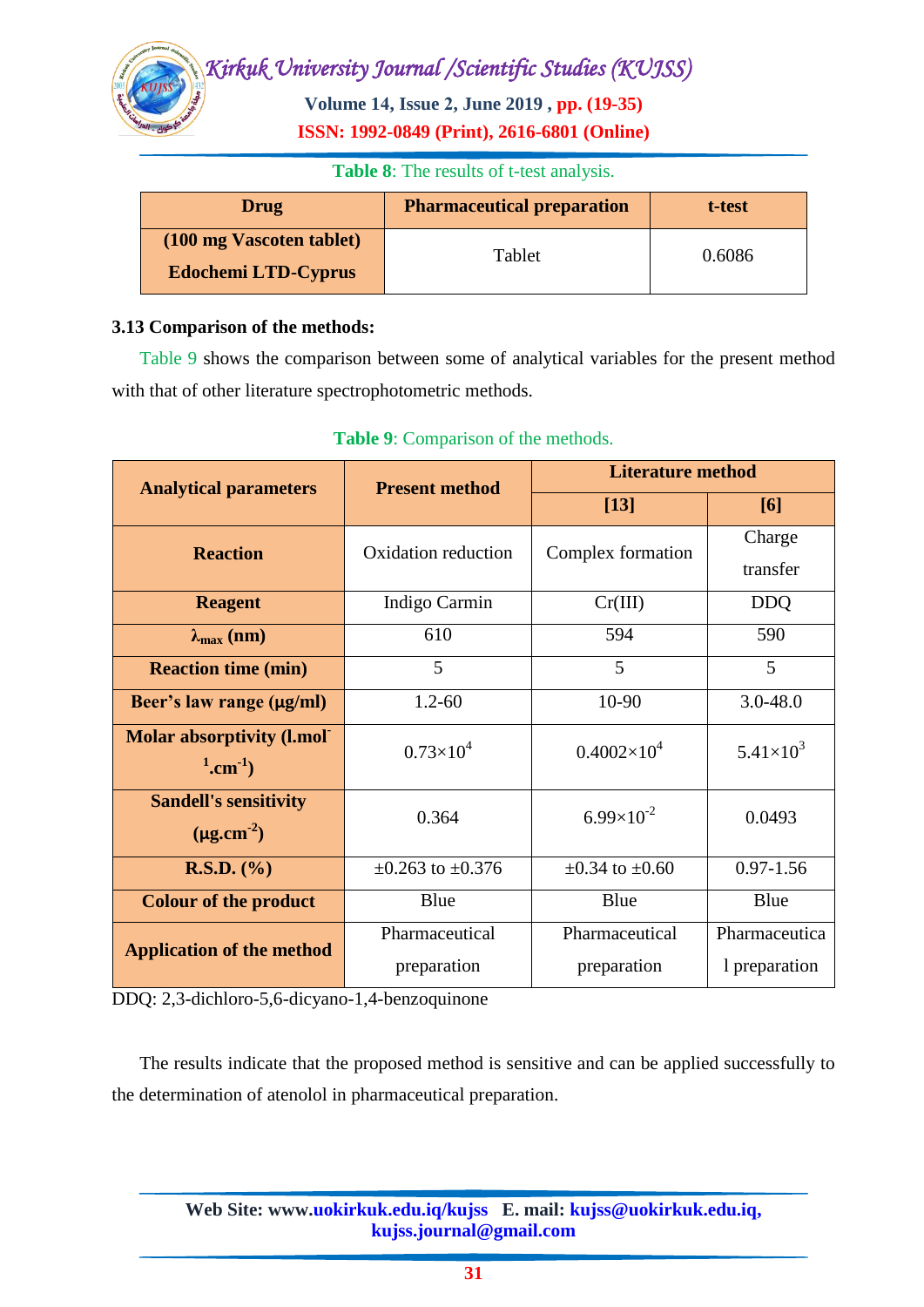*Kirkuk University Journal /Scientific Studies (KUJSS)*  **Volume 14, Issue 2, June 2019 , pp. (19-35)**

**ISSN: 1992-0849 (Print), 2616-6801 (Online)**

## **4. Conclusion**

A spectrophotometric method for the determination of atenolol has been proposed, which is fairly sensitive, simple, rapid and economical with reasonable precision and accuracy. The optical parameters and statistical comparison justify this method for application in routine atenolol estimation in pure and dosage forms. Also the procedure do not involves any critical reaction conditions or tedious sample preparation steps. The recommended method is well suited for the assay of atenolol in pharmaceutical preparation.

## **References**

- **[1] "***British Pharmacopia***"**, Her Majesty's. The Stationery Office London, (2013).
- **[2]** G. G. Alfred, G. H. Joel, E. I. Lee, **"***The Pharmacological basis of therapeutics***"**, 10th Ed., McGraw-Hill Companies Inc. USA (2001).
- **[3]** Martindale, **"***The Extra Pharmacopeia***"**, 35th Ed.,, Vol. I, Pharmaceutical Press, London (2007).
- **[4]** Testa G., Cacciatore F., Della-Morte D., Mazzella F., Mastrobuoni C., Galizia G., Gargiulo G., Rengo F., Bonaduce D., Abete P., **"***Atenolol use is associated with long-term mortality in community-dwelling older adults with hypertension***"**, Geriatrics and Gerontology International, 14, 153 (2014).
- **[5]** K. N. [Rashanth,](https://www.researchgate.net/scientific-contributions/2057362329_Kudige_Nagaraj_Rashanth) B. [Kanakapura,](https://www.researchgate.net/profile/Basavaiah_Kanakapura) S. A. M. [Abdulrahman,](https://www.researchgate.net/profile/Sameer_A_M_Abdulrahman) K. B. [Vinay,](https://www.researchgate.net/scientific-contributions/2058134556_Kanakapura_Basavaiah_Vinay) **"***Application of bromate-bromide mixture as a green brominating agent for the spectrophotometric determination of atenolol in pharmaceuticals***"**, [Chemical Industry and Chemical](https://www.researchgate.net/journal/1451-9372_Chemical_Industry_and_Chemical_Engineering_Quarterly)  [Engineering Quarterly](https://www.researchgate.net/journal/1451-9372_Chemical_Industry_and_Chemical_Engineering_Quarterly) (2012).
- **[6]** K. N. [Prashanth](https://www.ncbi.nlm.nih.gov/pubmed/?term=Prashanth%20KN%5BAuthor%5D&cauthor=true&cauthor_uid=22567567) and K. [Basavaiah,](https://www.ncbi.nlm.nih.gov/pubmed/?term=Basavaiah%20K%5BAuthor%5D&cauthor=true&cauthor_uid=22567567) **"***Sensitive spectrophotometric determination of atenolol in pharmaceutical formulations using bromate-bromide mixture as an Ecofriendly brominating agent***"**, Journal of Analytical Methods in Chemistry, 1 (2012).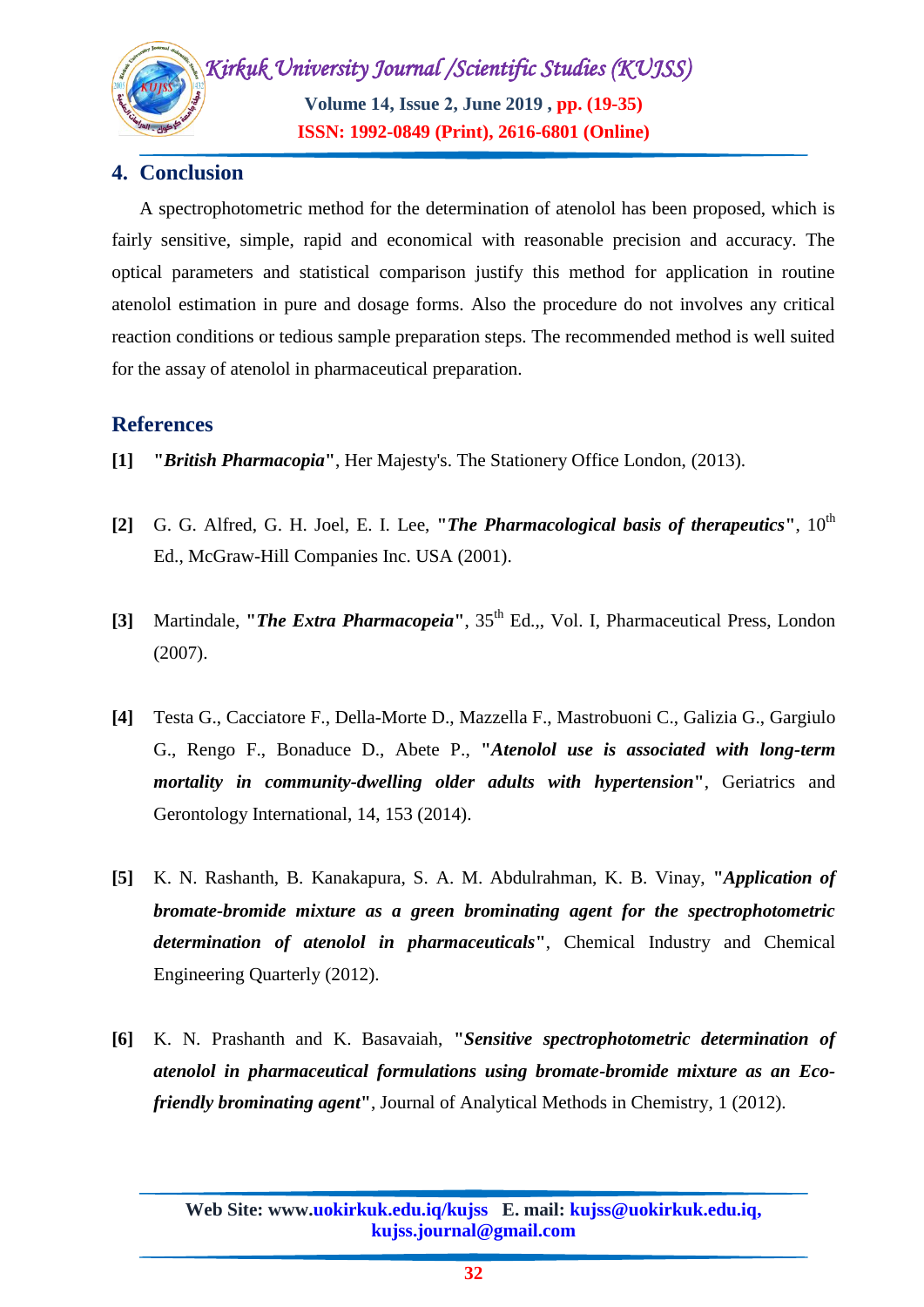

- **[7]** A. [Eldidamony,](https://www.researchgate.net/profile/Akram_Eldidamony2) E. A. H. [Erfan,](https://www.researchgate.net/scientific-contributions/16342892_EAH_ERFAN) **"***Cerimetric determination of four antihypertensive drugs in pharmaceutical preparations***"**, [Journal of the Chilean Chemical Society,](https://www.researchgate.net/journal/0717-9707_Journal_of_the_Chilean_Chemical_Society) 56(4), 875 (2011).
- **[8]** M. S. [Raghu,](https://www.researchgate.net/profile/Madihalli_S_Raghu) B. [Kanakapura,](https://www.researchgate.net/profile/Basavaiah_Kanakapura) K. N. [Prashanth,](https://www.researchgate.net/scientific-contributions/75571272_K_N_Prashanth) K. B. [Vinay,](https://www.researchgate.net/scientific-contributions/2058134556_K_B_Vinay) **"***Determination of atenolol and its preparations by acid-base titration in non-aqueous medium***"**, [Der Pharmacia](https://www.researchgate.net/journal/0975-5071_Der_Pharmacia_Lettre)  [Lettre,](https://www.researchgate.net/journal/0975-5071_Der_Pharmacia_Lettre) 4(5), (2012).
- **[9]** E. N. Vaikosen, B. U. Ebeshi and P. P. K. Joffa, **"***Simple, sensitive and reproducible acetous perchlorate and spectrophotometric determination of atenolol in tablet Dosage Form***"**, Journal of Pharmaceutical Sciences and Research, 4(10), 1933 (2012).
- **[10]** I. H. [Egailani,](https://www.researchgate.net/profile/Isam_Eldin_Elgailani2) T. H. [Alghamdi,](https://www.researchgate.net/scientific-contributions/2120439227_Tofeeg_Haseen_Alghamdi) **"***Development of spectrophotometric method for the determination of atenolol in normoten drug***"**, [International Journal of Chemistry,](https://www.researchgate.net/journal/2051-2732_International_Journal_of_Chemistry) 9(1), 58 (2017).
- **[11]** K. N. Prashanth and K. Basavaiah, **"***Simple, sensitive and selective spectrophotometric methods for the determination of atenolol in pharmaceuticals through charge transfer complex formation reaction*", Acta Poloniae Pharmaceutica, 69 (2), 213-223., 18 (1),  $43 - 52$ ,  $(2012)$ .
- **[12]** El-Didamony A. M., Moustafa M. A., **"***Direct spectrophotometric determination of atenolol timolol antihypertensive drugs***"**, International Jouranal of Pharm Pharmacy and pharmaceutical Science, 9(3), 47 (2017).
- **[13]** Divya K. and Narayana B., **"***New visible spectrophotometric methods for the determination of atenolol in pure and dosage forms via complex formation***"**, Indo American Journal of Pharmaceutical Sciences, 4(01), 194 (2014).
- **[14]** Patel N. D., Captain A. D., **"***Extractive Spectrophotometric Method For Simultaneous Determination Of Losartan Potassium And Atenolol In Bulk And In Pharmaceutical Dosage Form***"**, International Journal of PharmTech Research, 5(2), 629 (2013).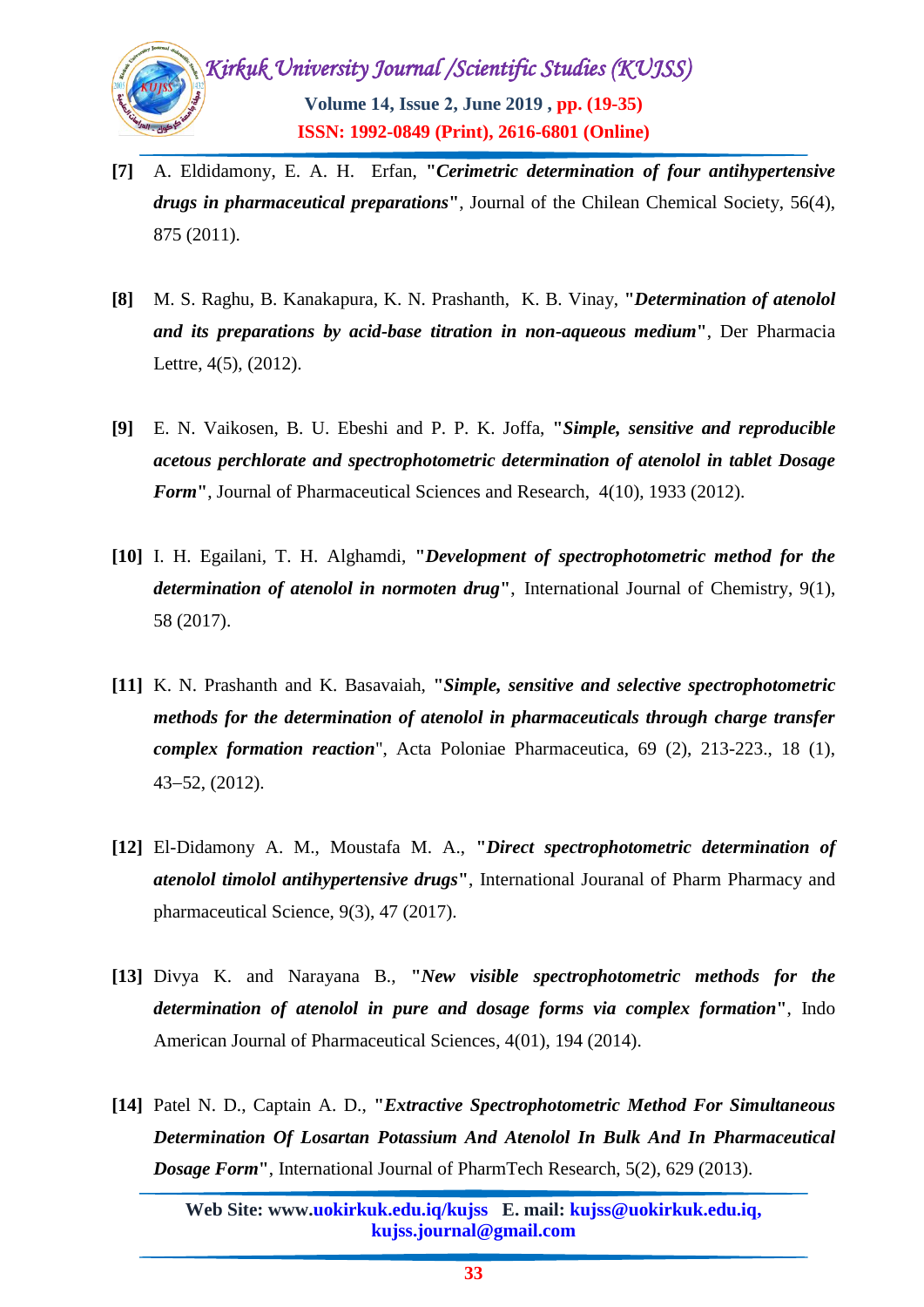

- **[15]** [Bashir](https://www.researchgate.net/scientific-contributions/2088633429_Nadia_Bashir) N., [Shah](https://www.researchgate.net/scientific-contributions/2054011515_S_W_H_Shah) S. W. H., [Bangesh](https://www.researchgate.net/scientific-contributions/2057902788_Masroor_Bangesh) M., [Riazullah,](https://www.researchgate.net/scientific-contributions/2057912095_Riazullah) **"***A novel spectrophotometric determination of atenolol using sodium nitroprusside***"**, [Journal of scientific and](https://www.researchgate.net/journal/0022-4456_Journal_of_scientific_and_industrial_research)  [industrial research,](https://www.researchgate.net/journal/0022-4456_Journal_of_scientific_and_industrial_research) 70(1), (2011).
- **[16]** [Turkey](https://www.researchgate.net/profile/Nagham_Turkey) N., [Khudhair](https://www.researchgate.net/profile/Ahmed_Fadhil_Khudhair) A. F., **"***Determination of Atenolol in pharmaceutical formulations by continuous flow injection analysis via turbidimetric (T180o) and scattered light effect at two opposite position (2N90o ) using Ayah 4SW-3D-T180 -2N90 -Solar - CFI Analyser***",** Iraqi Journal of Science, 55(1), 12 (2014).
- **[17]** [Kanakapura](https://www.researchgate.net/profile/Basavaiah_Kanakapura) B., [Chandrashekar](https://www.researchgate.net/scientific-contributions/35556014_U_Chandrashekar) U., [Nagegowda](https://www.researchgate.net/scientific-contributions/31879039_P_Nagegowda) P., **"***Sensitive determination of atenolol in tablets using chloramine-T and two dyes***"**, [Indian Journal of Chemical Technology,](https://www.researchgate.net/journal/0971-457X_Indian_Journal_of_Chemical_Technology) , 11(6), 769 (2004).
- **[18]** Sharma D. K. and Raj P., **"***Simple and rapid spectrophotometric determination of atenolol and esmolol β-blockers in pharmaceutical formulations and spiked water samples***"**, International Journal of Pharmaceutical Sciences and Research, 8(12), 5168 (2017).
- **[19]** Patil P. A., Raj H. A., Sonara G. B., **"***Q-absorbance ratio spectrophotometric method for simultaneous determination of atenolol and ivabradine hydrochloride in synthetic mixture***"**, Pharmaceutical and Biological Evaluations, 3(2), 224 (2016).
- **[20]** Agarwal R., and Gfadnis A., **"***Kinetic spectrophotometric determination of atenolol in perchloric acid medium***"**, International Journal of Pharmacy and Pharmaceutical Sciences, 4(2), 350 (2012).
- **[21]** Choudhari V. P., Suryawanshi V. M., Mahabal R. H., Deshchougule S. G., Bhalerao K. P., Kuchekar B. S., **"***Simultaneous spectrophotometric estimatin of atenolo and lercanidipine hydrochloride in combined dosage form by ratio derivative and dual wavelength method***"**, International Journal of Pharmaceutical Sciences Review and Research, 3(1), 73 (2017).

**Web Site: www.uokirkuk.edu.iq/kujss E. mail: kujss@uokirkuk.edu.iq, kujss.journal@gmail.com**